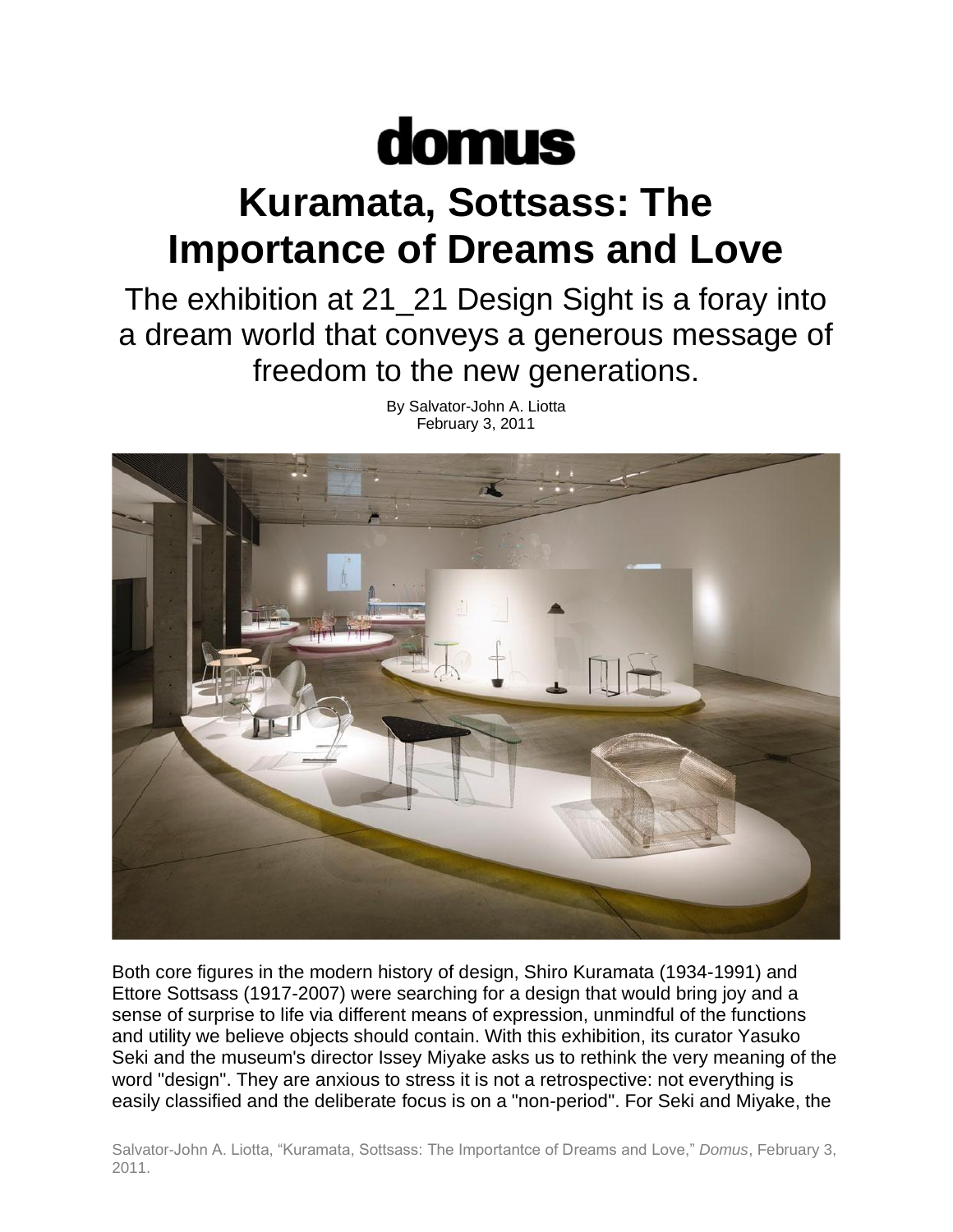main aim of this exhibition – already planned before [21\\_21 Design Sight](http://www.2121designsight.jp/) opened in 2007– was to convey the importance of dreams and love in design. The message is directed mainly at the new generations, unfamiliar with Kuramata and Sottsass's work.

The current times we are living in are very different from those when these two masters of design were to the fore. The 1980s, in particular, when Kuramata and Sottsass cultivated their friendship, was a golden age for Japan, which aspired to being the number one nation in the world. A time when the economic miracle of the Rising Sun prompted people to take an interest in the quality of life and in design. Thirty years on, the widespread use of information technology and the Internet as too the lesson taught by globalisation are making us wonder "What is design?" once again.



The exhibition features approximately 60 pieces of transparent and precious works created by Shiro Kuramata in the 10-year span from 1981.

The exhibition uses design objects, period film-clips, slideshows and a number of quotations to show the greatness of these two designers, who never pursued success or riches. On the contrary, the very words irritated them. When presenting the exhibition, Barbara Radice-Sottsass said that the two designers should, perhaps, be seen as two modern witchdoctors who wanted to use design to cure the world; two poets who happened to be designers.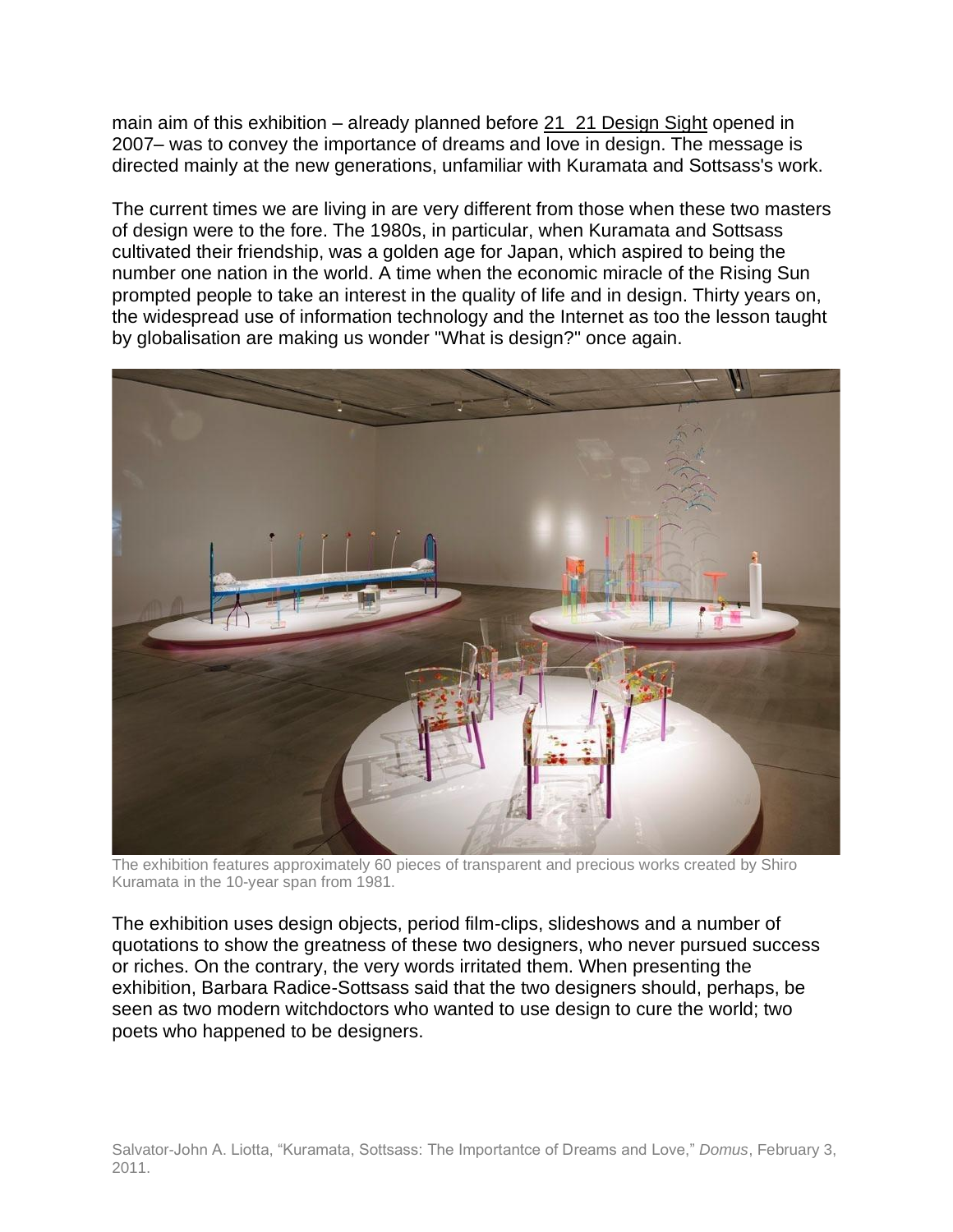

The exhibition features approximately 20 never-seen-before art pieces based on Ettore Sottsass's drawings created in 2004, inspired by the Native American doll "Kachina." The vases has been produced by Belgian gallerist Ernest Mourmans and CIRVA Marseille

Salvator-John A. Liotta, "Kuramata, Sottsass: The Importantce of Dreams and Love," *Domus*, February 3, 2011.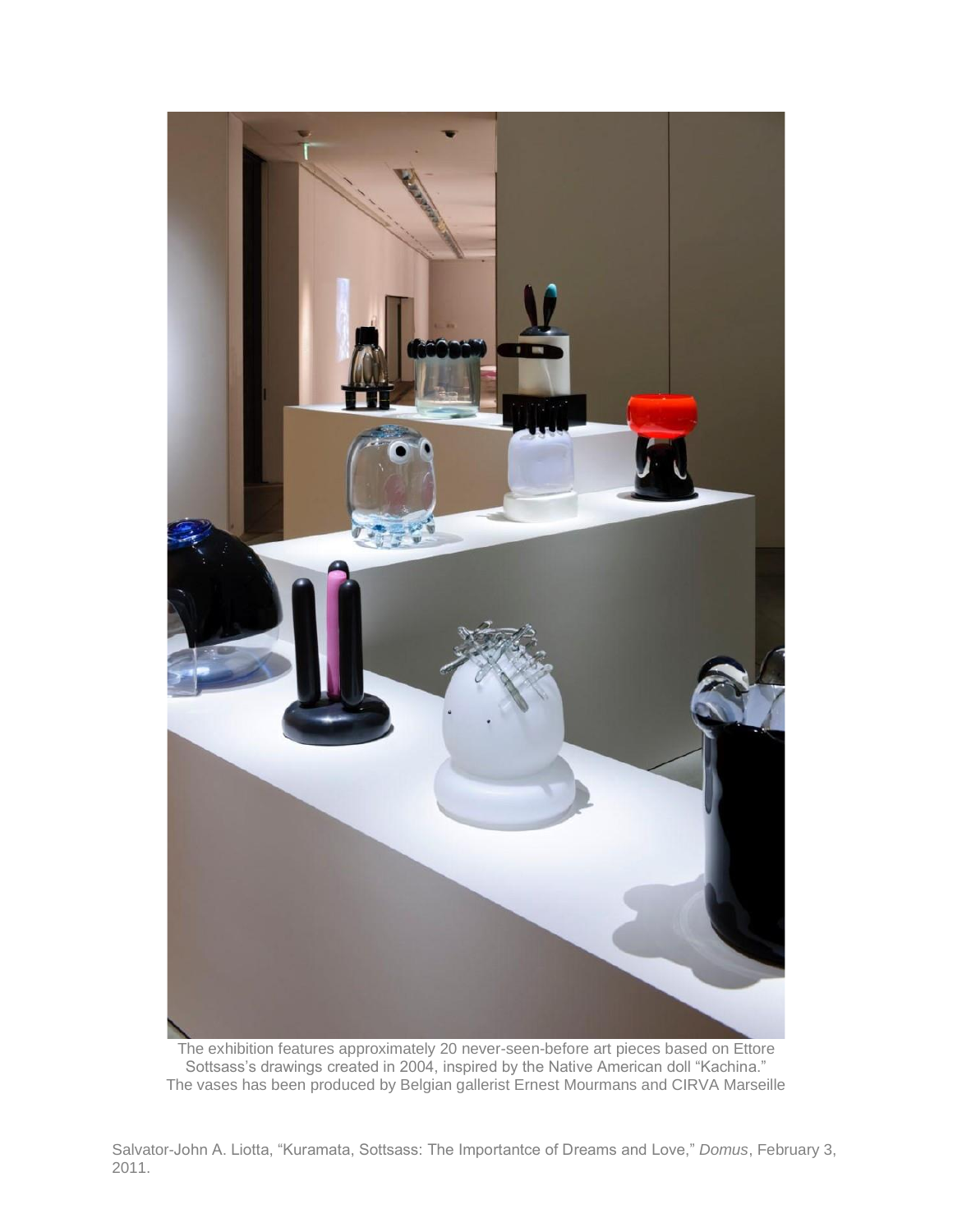Kuramata was inspired by Sottsass's playful spirit and joined the Memphis collective. In Sottsass, he found not just a master but also a friend with whom to cultivate what proved to be a long professional partnership. Sottsass told Kuramata they ought to write the most beautiful poetry ever using the crudest language possible and produce a sort of alchemic reaction that turns lead into gold and distils the impurities. That is why they were not afraid to employ industrial materials and waste. Kuramata and Sottsass spoke two different tongues but had a common language: design. They came from two different cultures. One believed in traditional central European values and the other in the Japanese aesthetic, but they were travelling in the same direction. Together, they dreamt of an ideal of extreme beauty and they never stopped exploring the inherent possibilities of the creative process.

## *"The exhibition shows the greatness of these two designers, who never pursued success or riches"*



Approximately 60 of the pieces presented were created by Shiro Kuramata over a period of ten years, from 1981 until his death. They reflect ideas prompted by the Japanese master's lightness: "My ideal is to see objects floating in the air with no support; my design is born and evolves out of these images. I am attracted to transparent materials because transparency does not belong to any special place but it exists and is everywhere, nevertheless", he said. The pieces on show include many in acrylic, a material Kuramata loved for its sense of "non-existence", which suited his

Salvator-John A. Liotta, "Kuramata, Sottsass: The Importantce of Dreams and Love," *Domus*, February 3, 2011.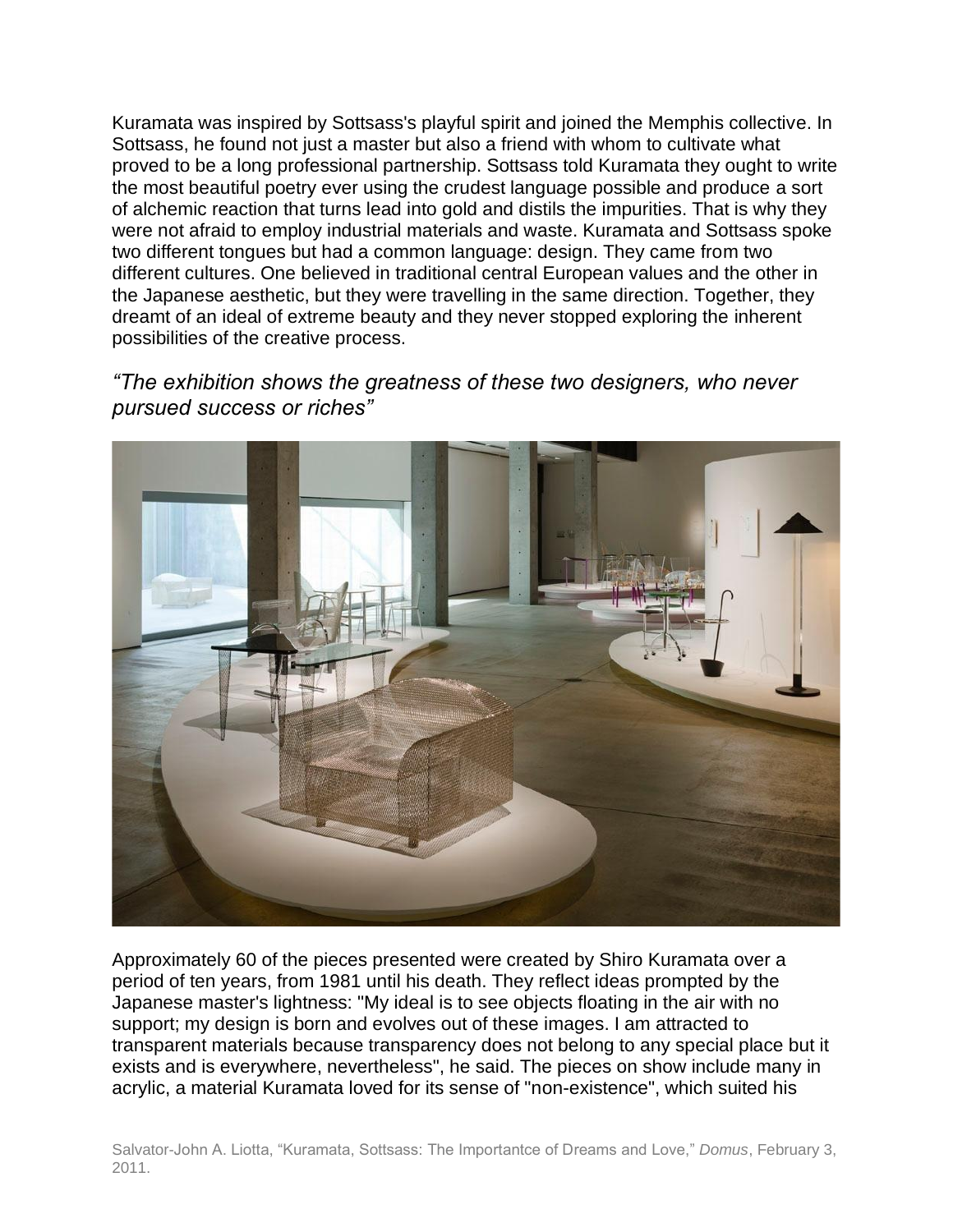philosophy of presence-absence. The anti-objectual nature of his creations stimulates the observer's tactile and visual senses and reawaken images deep down in the mind.



Named after a jazz piece by Duke Ellington, the How High The Moon armchair is a poetic abstraction of a traditional armchair whose shape is further "dematerialised" by the mesh of which it is constructed. The chair is produced in a limited edition by Vitra.

As well as in interviews from the Memphis period, Ettore Sottsass is present with 20 previously unshown glass pieces based on the drawings made shortly before his death. They were inspired by the native American Indian Kachina dolls that represent supernatural beings such as the sun, the clouds, the ogre or magic lizards revered by some Indian tribes. Sottsass evokes the spirits with the Kachina dolls and their sinuous, playful forms. He sees it as a way of overcoming fear, "a way of somehow blocking the unknown." In Japanese, the word Honshitsu means essential and it describes the intrinsic nature of a design work. This is because, from the very beginning, their first design works were offered to their gods and not conceived for functional purposes or for consumers. This word Honshitsu – a theoretical lens through which to appraise the two designers' work – explains the reasons behind the friendship of two souls who resonated in unison and spoke the same language.